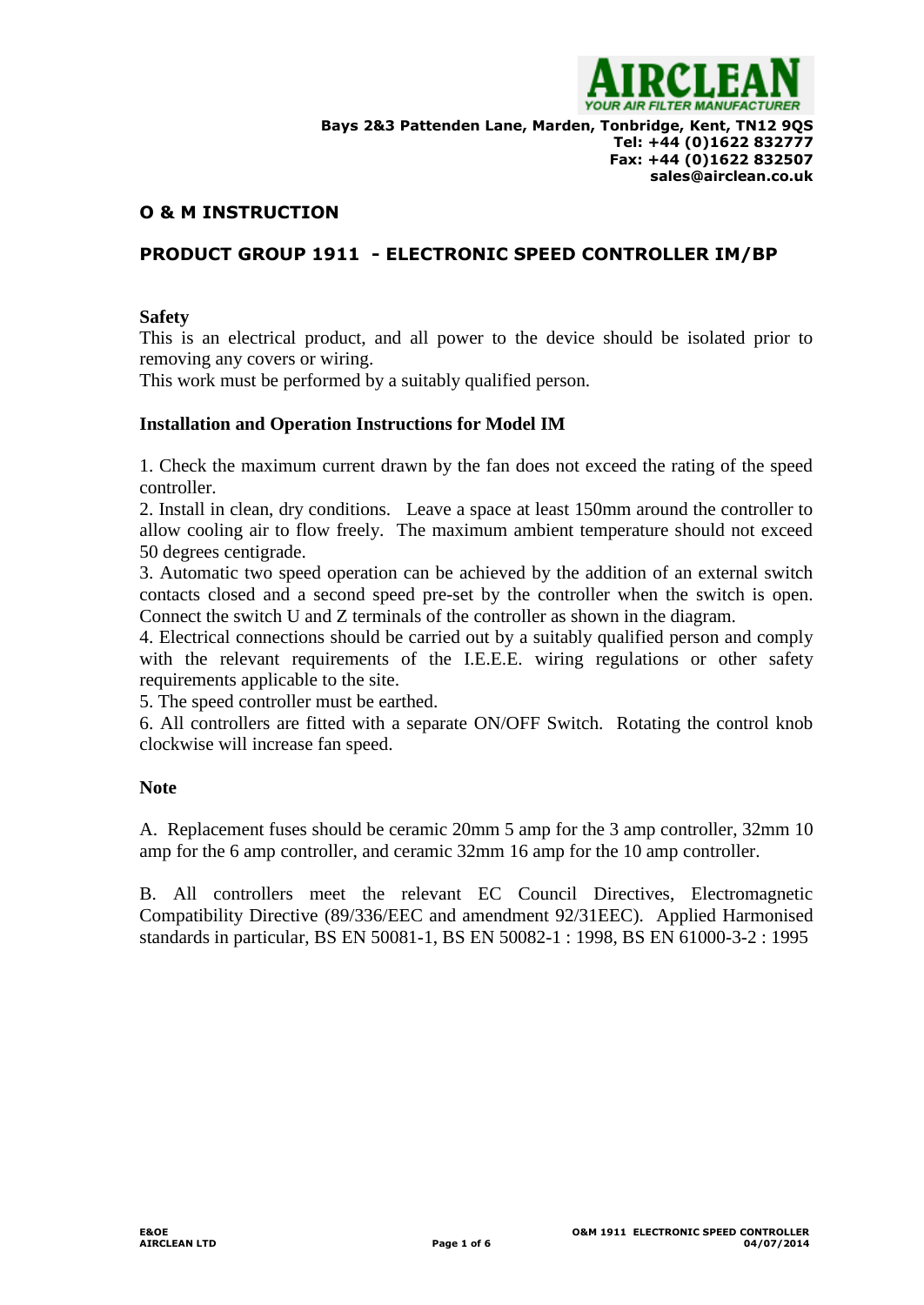

**Bays 2&3 Pattenden Lane, Marden, Tonbridge, Kent, TN12 9QS**

#### **Tel: +44 (0)1622 832777 Fax: +44 (0)1622 832507 sales@airclean.co.uk**

## **C. Wiring Diagram**



# **Installation and Operation Instructions For Model BP2, BP3, and BP6**

For all applications using suitably specified single phase induction motors.

# **WARNING**

Mains voltage is present. Care must be exercised when setting potentiometers. It is the responsibility of the user to ensure compliance with the Health and Safety at Work Act, 1974.

## **General**

The units utilise triac semi-conductor solid state technology. Thus by manual adjustment of a rotary knob on the front fascia panel, the end user may vary the available power to most permanent split capacitor, shaded pole and Steinmetze motors.

Control is best achieved with propeller, axial or centrifugal fan loads. Motor selection criteria should include that absorbed power at full load is in the range 70% - 97% of the motor's capacity.

| <b>MODEL NUMBER</b>                                   | <b>RUN CURRENT</b><br>(AMPS) | <b>MAXIMUM START</b><br><b>CURRENT</b> (AMPS) | FUSE SIZE (AMPS)   |
|-------------------------------------------------------|------------------------------|-----------------------------------------------|--------------------|
| BP <sub>2</sub><br>BP <sub>3</sub><br>B <sub>P6</sub> |                              | n                                             | 2.0<br>3.15<br>6.3 |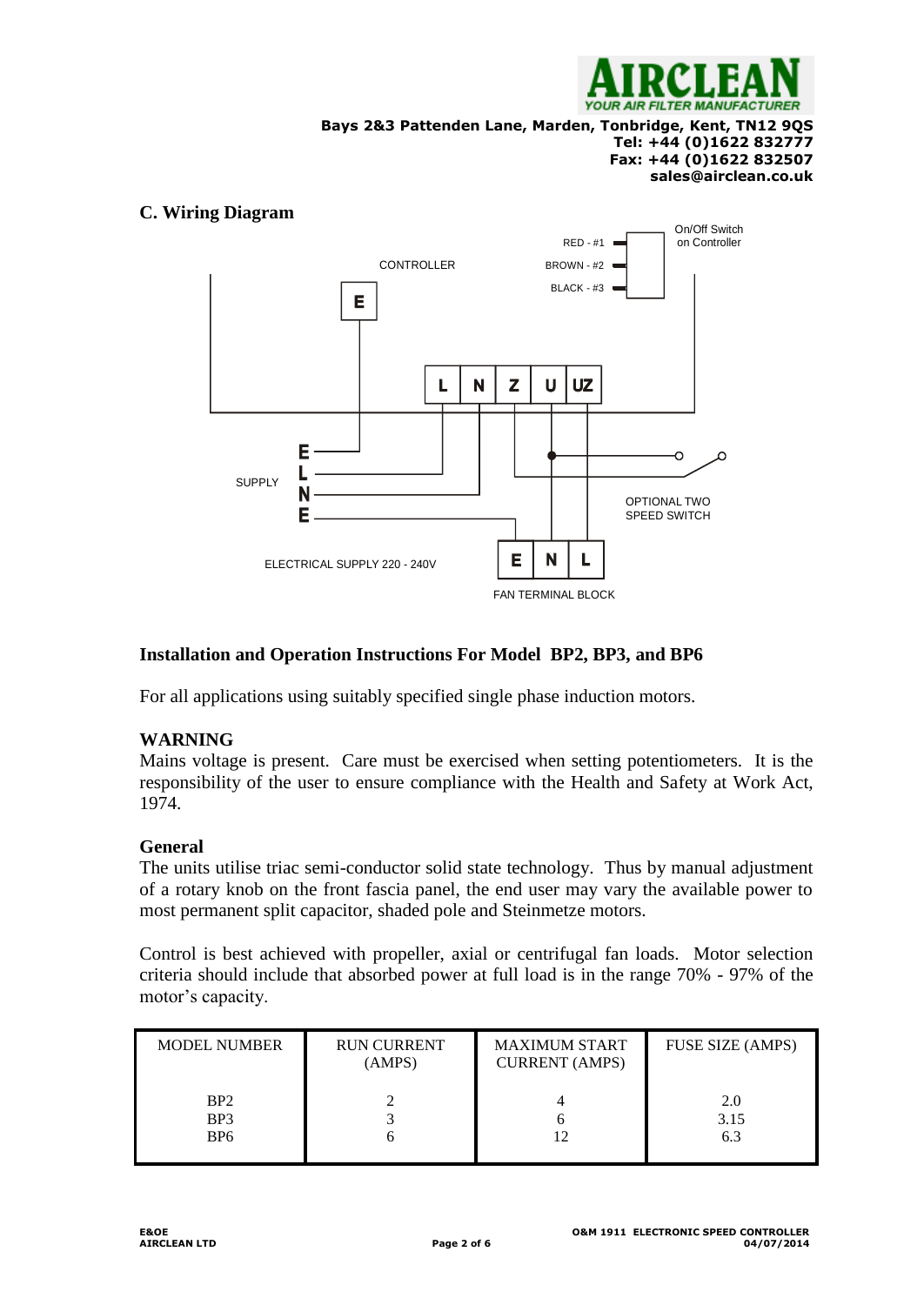

**Bays 2&3 Pattenden Lane, Marden, Tonbridge, Kent, TN12 9QS Tel: +44 (0)1622 832777 Fax: +44 (0)1622 832507 sales@airclean.co.uk**

## **Specification**

1. The BP2, BP3 and BP6 controls are designed for continuous operation with 2 amp, 3 amp and 6 amp loads respectively at 30 degrees C ambient on single phase 220/240 v 50 HZ supply.

2. The maximum RMS start current for 10 seconds at 30 degrees C is 4 amps for BP2, 6 amps for BP3 and 12 amps for BP6.

3. The normal equipment operating range is 0 degrees C to 40 degrees C. Storage temperature range is  $-20$  degrees C to  $+60$  degrees C.

4. RFI suppression designed to meet BS800 specification.

5. The BP series are housed in plastic boxes with aluminium facia plates and IP40 rated. The facia plate acts as a heatsink and is warm under normal operating conditions.

## **Circuit Board Protection**

Fuses in the units are for protection of the controller wiring and components in case of short circuits. They do not afford motor overload protection.

#### **Motor Protection**

The installer should provide motor protection as recommended by IEE Regulations.

#### **Controls**

**1. On/off switch.** This isolates both the control and the motor from the single phase supply.

**2. Max/Manual switch.** Max position gives continuous full volts to the motor(s). Manual position allows hand speed control via the front panel rotary knob.

**3. The Front Panel Rotary Knob.** This enables the user to vary the fan motor speed from a pre-set minimum to maximum speed.

**4. Minimum Speed.** This internal board mounted control provides minimum speed adjustment to as low as 10% of the maximum rated motor speed. Beware of setting too low a value and risking creating a stall condition.

#### **Wiring the Control**

Making connections to the controller as follows: Terminal No:

Supply Earth Supply Live Supply Neutral Motor Neutral (N) Motor Live (L2)\* Motor Live (L1), Control Live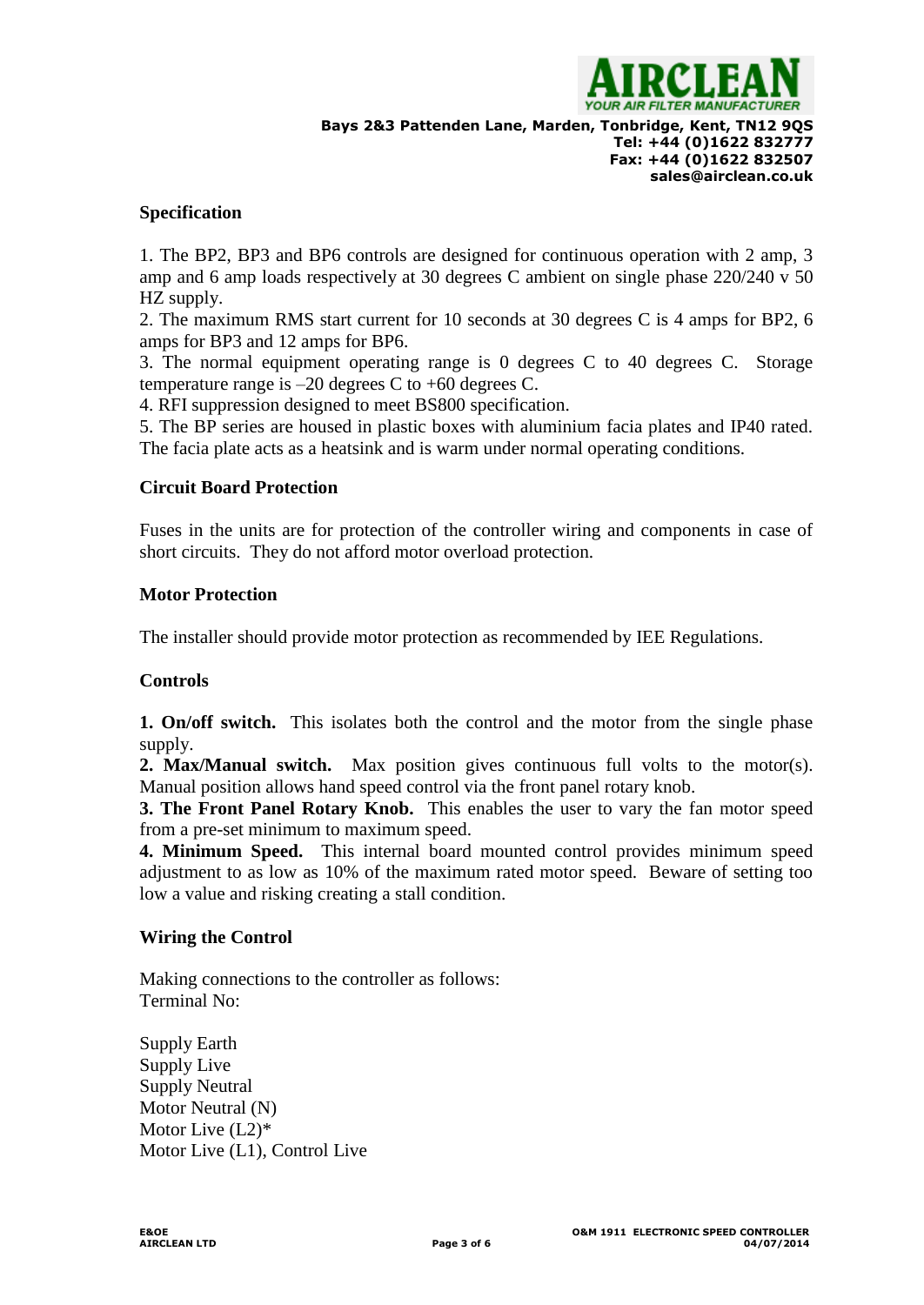

**Bays 2&3 Pattenden Lane, Marden, Tonbridge, Kent, TN12 9QS**

#### **Tel: +44 (0)1622 832777 Fax: +44 (0)1622 832507 sales@airclean.co.uk**



## **\*L2 NOT used for two wire motors—use ONLY in 3 wire configuration.**

# **Wiring the Motor**

Fan Motor Connection Diagrams

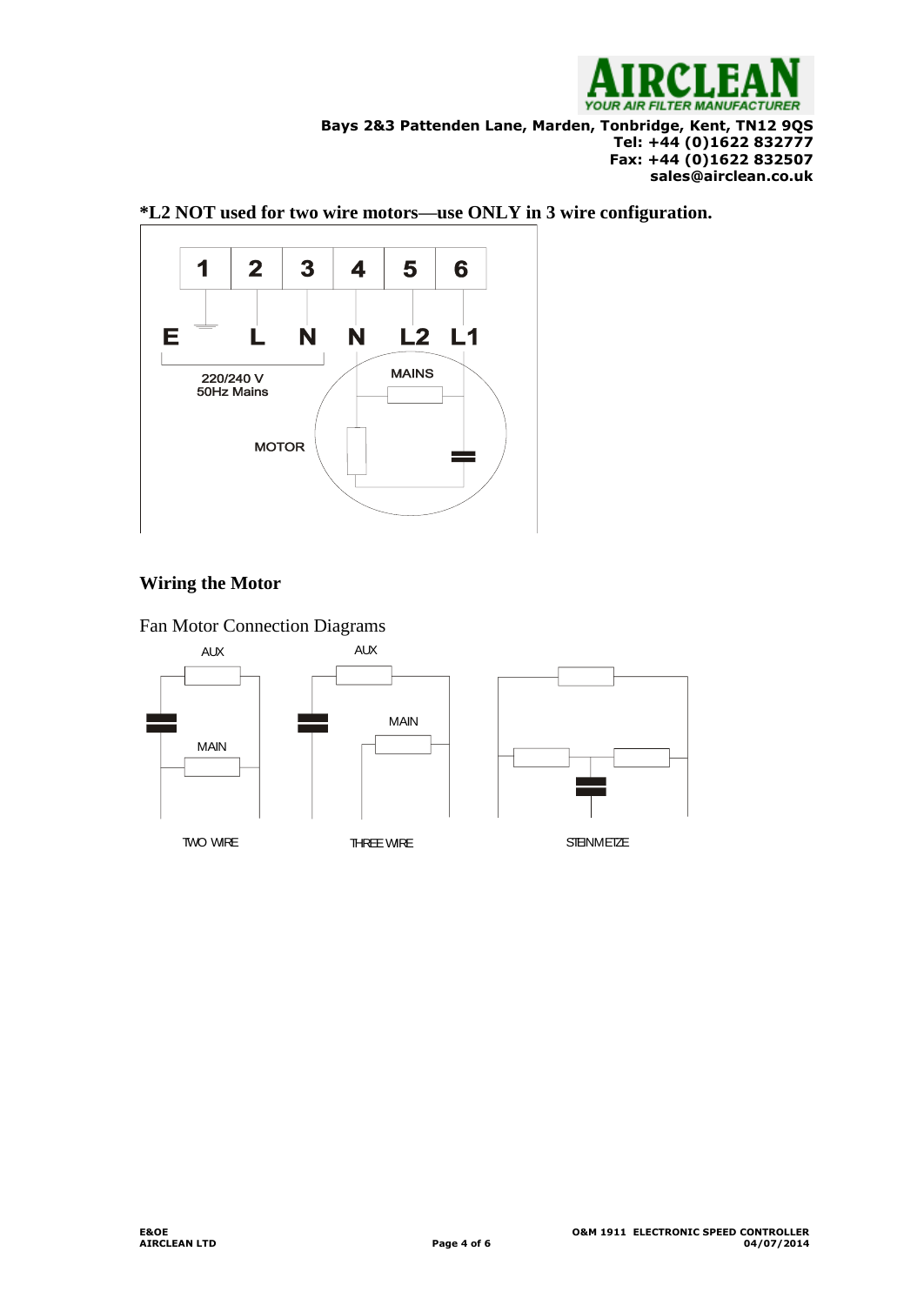

**Bays 2&3 Pattenden Lane, Marden, Tonbridge, Kent, TN12 9QS Tel: +44 (0)1622 832777 Fax: +44 (0)1622 832507 sales@airclean.co.uk**

#### **Motor Terminal Connections**

A selection of fan motors

| Terminal<br>Numbers     | Power Supply<br><b>In/Out</b>                                                                                                                                                                                                                                                                                                                                                                                                                                                                          | Asea A.B.B     | <b>B.C.P.</b> Industrial | Electrodrives101        | Engart-B.C.P. | Rosenberg      | Solar & Palau | Ventaxia     | Woods       | Ziehl E.B.M.   |                           |
|-------------------------|--------------------------------------------------------------------------------------------------------------------------------------------------------------------------------------------------------------------------------------------------------------------------------------------------------------------------------------------------------------------------------------------------------------------------------------------------------------------------------------------------------|----------------|--------------------------|-------------------------|---------------|----------------|---------------|--------------|-------------|----------------|---------------------------|
| $\mathbf{1}$            | Earth<br>In/Out                                                                                                                                                                                                                                                                                                                                                                                                                                                                                        |                |                          |                         |               |                |               |              |             |                |                           |
| $\overline{2}$          | Live<br>Input                                                                                                                                                                                                                                                                                                                                                                                                                                                                                          |                |                          |                         |               |                |               |              |             |                | 240V 50hz<br>Mains Supply |
| $\overline{\mathbf{3}}$ | <b>Neutral</b><br>Input                                                                                                                                                                                                                                                                                                                                                                                                                                                                                |                |                          |                         |               |                |               |              |             |                |                           |
| $\overline{\mathbf{4}}$ | <b>Motor</b><br><b>Neutral</b>                                                                                                                                                                                                                                                                                                                                                                                                                                                                         | U <sub>5</sub> | <b>UZ</b>                | U1                      | $A\mathbf{Z}$ | U1             | W             | W            | <b>UZ</b>   | U1             |                           |
| 5                       | <b>Motor</b><br>Live L2                                                                                                                                                                                                                                                                                                                                                                                                                                                                                | Z1             | ${\bf Z}$                | $\overline{\mathbf{4}}$ | $\mathbf A$   | ${\bf z}$      | $\mathbf U$   | $\mathbf U$  | ${\bf P}$   |                |                           |
| 6                       | <b>Motor</b><br>Live L1                                                                                                                                                                                                                                                                                                                                                                                                                                                                                | U <sub>6</sub> | $\mathbf U$              | U <sub>2</sub>          | $\bf{B}$      | U <sub>2</sub> | $\mathbf{V}$  | $\mathbf{V}$ | $\mathbf U$ | U <sub>2</sub> |                           |
| <b>Notes</b>            | 1. When controlled by triac, many permanent split capacitor fan motors run more<br>smoothly in a three wire configuration and exhibit lower running temperatures and<br>reduced by harmonic hum.<br>2. Woods. Capacitor must be across P and Z not U and Z. Do not link U and P as this<br>causes the fan to run at full speed only.<br>3. Engart BCP. Remove link A-B for speed control.<br>4. Where motors have wires marked live and neutral, these simply connect to control<br>terminals 4 and 6. |                |                          |                         |               |                |               |              |             |                |                           |